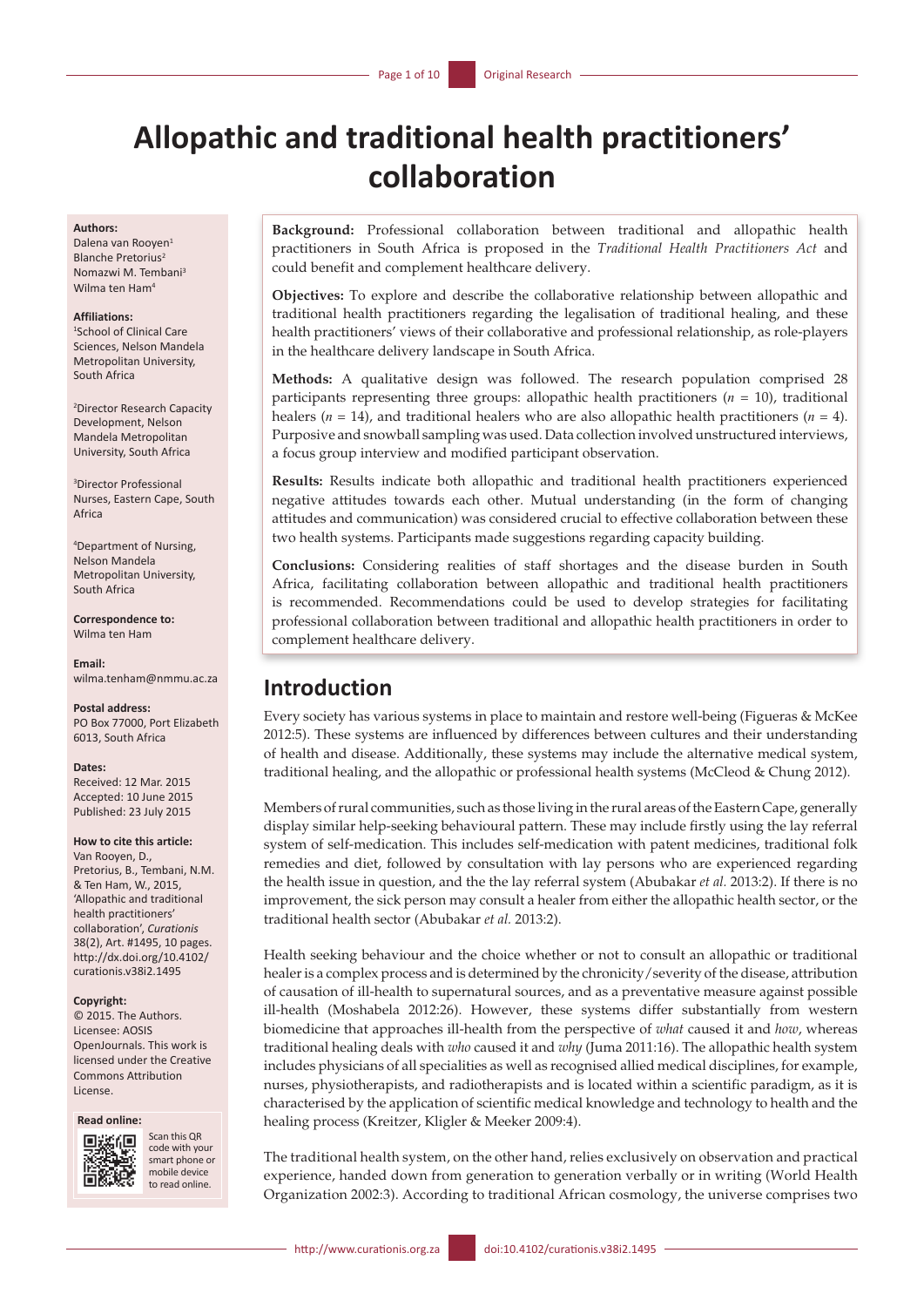worlds; 'the world in which man lives', and 'the world of the ancestral spirits'. As spiritual beings, the ancestral spirits are 'invisible members of society who care for and carry responsibility for the actions of their descendants'. 'Health, prosperity, and misfortune or ill-health are attributed to the continued goodwill or wrath of the ancestors by traditional communities' (Ozumba 2004:3). Traditional healers in South Africa can include diverse categories such as the following:

- traditional practitioners (*Ixhwele*), who are predominantly men who specialise in the use of herbal medicines
- diviners (*Igqira*), who are predominantly women who are called by the ancestors to become a diviner to enable them to acquire the knowledge and skills of traditional healing (Jolles & Jolles 2000:230; Steinglass 2002:32)
- faith healers, who are people who use the power of suggestion, prayer, and faith in God to promote healing (Abubakar *et al.* 2013:2)
- and traditional birth attendants, or traditional midwives, who are middle-aged or elderly ladies with no formal training who attend to women during pregnancy, labour, and the post-natal period by using herbs to facilitate delivery or cause bleeding of the uterus post-nataly (Owens-Ibie 2011).

Globally, and in South Africa there is an increased interest and demand for the use of both traditional and allopathic health systems (Adams *et al*. 2009:793). For years there has been a growing pattern of using both health systems by persons moving from one sector of the healthcare system to the other, in search of diagnosis, healing or other services, or using both systems simoultaneaously (Adams *et al.* 2009:793; Frenkel *et al.* 2008:178; Torri 2012:34).

Professional collaboration between health systems, where both systems can complement each other, is, therefore, desirable and requires collaboration between the systems (Adams *et al*. 2009:793). The phenomenon of dual usage of medical resources is significant, especially for this study because it provides a basis for attempts at collaboration between modern and traditional healing (Torri 2012:34–35). This is not new to Pretorius (1991:11) who, in his analogical model of the Biomedical and Traditional Medical Relationship, advocates a new type of national healthcare delivery system. Traditional medicine can be made relevant through either an inclusive parallel system, whereby traditions other than allopathic medicine are recognised legally, thus, two or more systems of health co-exist, through integration of both systems (Pretorius 1991:11). When a relationship of complementarity and co-operation exists, traditional and modern medicine co-exist as two independent sectors, each acknowledging and considering the uniqueness of the other (Pretorius 1991:11).

The formal recognition of traditional healing, and its integration or incorporation into existing healthcare services, has been controversial for some time. Many arguments have been offered for and against their incorporation. Wiese and

Oster (2010:416) as well as Abdullahi (2010:115) argue that part of the misunderstanding regarding African traditional healers emanates from a historical perspective. As Mulaudzi (2001:15) points out, missionaries were particularly negative towards traditional healers, viewing them as an impediment to repentance. However, failure to recognise the traditional health system can result in dangerous situations, including toxic drug-herb interactions, a failure to administer the most effective treatments (Guan & Chen 2012) and cases of delayed treatment (Barker *et al.* 2006:670, 672) or even abandoned treatment (Amoaha *et al*. 2014:92).

At a meeting of the African Forum, on the Role of Traditional Medicine in Health Systems, one of the recommendations made by the World Health Organization was to establish mechanisms that would facilitate strong co-operation between traditional healers, scientists, and clinicians with acceptable arrangements for improved and loyal collaboration (World Health Organization 2002:1). The World Health Organization urged member states, of which South Africa is one, to prepare specific legislation to govern the practice of traditional medicine as part of the national health legislation (World Health Organization 2002:30). The promulgation of the *Traditional Health Practitioners Act*, No. 35 of 2004 (amended as Act 22 of 2007) by the South African government is the culmination of such efforts (*Traditional Health Practitioners Act* 22 of 2007).

In South Africa, it is estimated that 80% of South Africans consult traditional healers before consulting modern medicine (Latif 2010:1). As both types of health practitioners are working within the same communities, their respective practices may have had a synergistic or detrimental effect on the other's practice to the benefit or disadvantage of the consumers of health services. Thus, collaboration of both systems is needed (Adams *et al.* 2009:793; Frenkel *et al.* 2008:178; Torri 2012:34). Currently, in South Africa, the only regulated working relationship or professional collaboration, between allopathic health practitioners and traditional surgeons, is regulated through the application of *Health Standards in Traditional Circumcision Act*, No. 66 of 2001 (Province of the Eastern Cape 2001). A study conducted by Gqaleni *et al*.(2011) on biomedical and traditional healing collaboration, on HIV and AIDS in KwaZulu-Natal, shows that collaboration between traditional and allopathic healthcare workers can benefit communities significantly. However, in the Eastern Cape Province, no studies could be found regarding the collaborative relationship between the two health systems. Therefore, there is no clear information as to whether or not, to what extent, or how the allopathic health practitioners were collaborating with the traditional health practitioners prior to the legalisation of traditional medicine in 2004.

The overall aim of the study was to explore and describe the collaborative professional relationship between allopathic and traditional health practitioners regarding the legalisation of traditional healing, and these health practitioners' views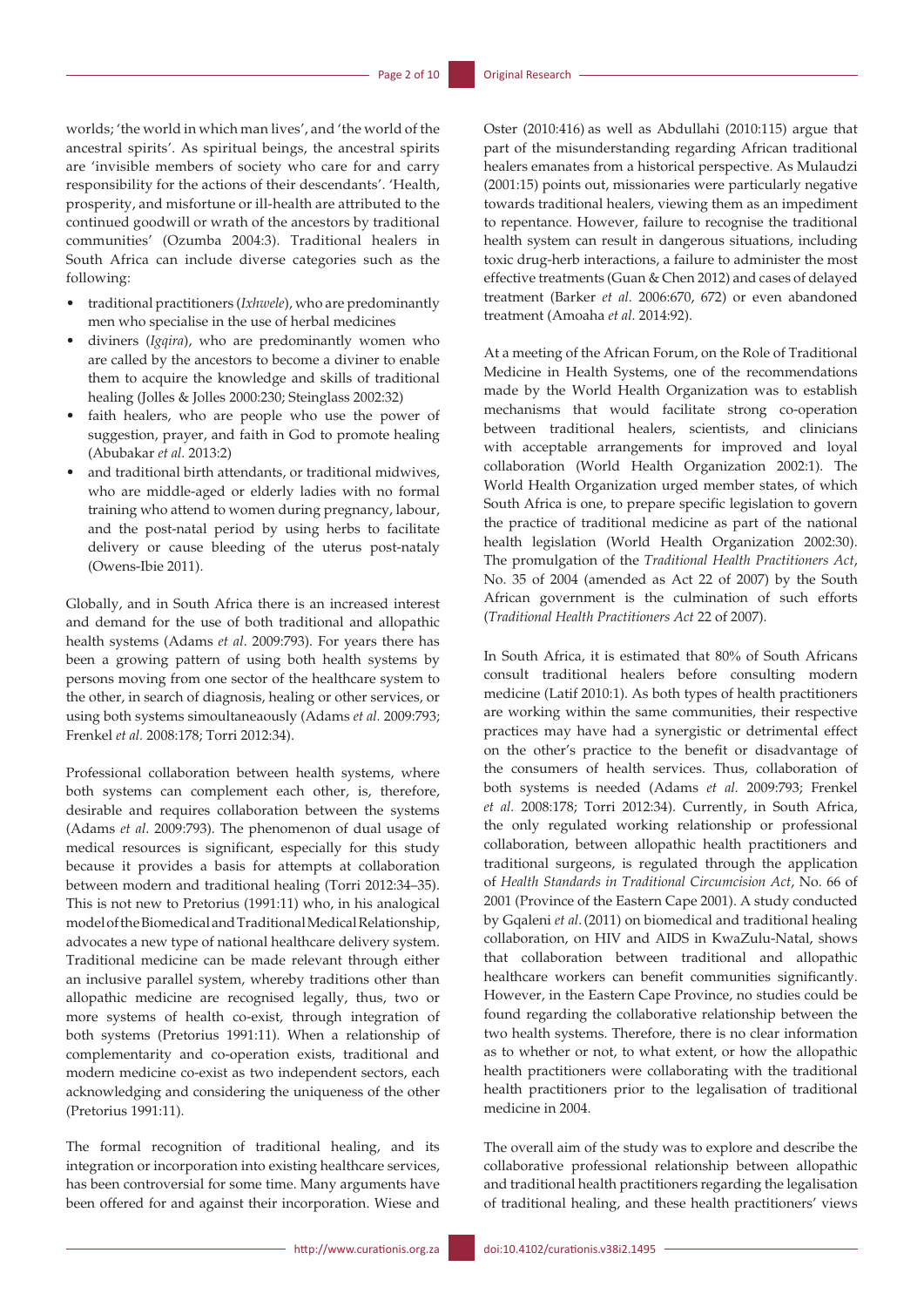regarding their collaborative relationship as role-players in the healthcare delivery landscape of the Amathole District in the Eastern Cape, South Africa.

# **Research method and design Setting**

The Amathole District is made up of five Local Service Areas or health sub-districts. Participants in this study were drawn from towns and their surrounding rural and informal settlement areas in this district. The study was conducted in the context of an environment characterised by racial and cultural diversity, within the ambit of a culture peculiar to the Xhosa ethnic group, and in the broader context of indigenous knowledge systems as practiced for decades by the black communities throughout the African continent.

#### **Design**

The need to explore and describe the collaborative relationship between allopathic and traditional health practitioners, as role-players in the healthcare delivery system in the Amathole District, arises from a lack of documented information regarding this relationship. The approach used in this research study was, therefore, qualitative, exploratory, descriptive, and contextual in nature. A qualitative design was chosen using focus group interviews and unstructured individual interviews, as the viewpoints of allopathic and traditional health practitioners were captured in their own words and transcribed verbatim. An exploratory study aims at uncovering the relationships and dimensions of a phenomenon (Burns & Grove 2009:747).

#### **Participants**

The target population comprised three groups of participants. Purposive sampling was used for Group One and Two, to consciously select certain participants to include in the study (Tashakkori & Teddlie 2003:713) based on their ability to best answer the research question (Creswell 2009:185). Snowball sampling was undertaken for Group Three using community members to find participants with specific traits and who are known and trusted in the community who might be difficult to identify by ordinary means (Polit & Beck 2013:517). The sample included people from rural and urban areas, a variety of different health practitioners, genders and racial groups.

Sampling was concluded when saturation of data were reached (Krueger & Casey 2000:26). Data saturation was reached for both the focus group interviews (Group One) and the unstructured individual interviews (Group Two and Three) when transcribing was drafted directly after each interview, and it became evident that no new data were forthcoming. One final focus group interview or individual interview was then held to conclude that all data had been captured.

A pilot study was undertaken by conducting an interview with one participant from each group. These participants met all the selection criteria, but were not included in the 28 participants who participated in the main study. The aim was to determine if the questions generated information that the researcher could use, and to establish if the interview technique was effective (Polit & Beck 2013:195). The interviews from the pilot study were transcribed and analysed in the planned manner to determine whether themes could be identified or not.

# **Data collection**

The data-collection method used for Group One were focus group interviews, as the researcher was looking for a range of ideas or feelings regarding the collaborative relationship between allopathic and traditional health practitioners, concerning the legalisation of traditional healing, as well as these practitioners' views regarding their collaborative relationship as role-players in the healthcare delivery landscape. The researcher was also trying to understand differences in perspectives between the two groups of participants (Krueger & Casey 2000:46). As a result of existing shortages in health care staff, unstructured individual interviews were conducted with participants from Group Two and Group Three, because of the difficulty that might

**TABLE 1:** Participant groups, sampling methods and inclusion criteria outlines the groups of participants, sampling and criteria.

| Sampling           | Criteria                                                                                                                                                                                                                                                                                                                        |
|--------------------|---------------------------------------------------------------------------------------------------------------------------------------------------------------------------------------------------------------------------------------------------------------------------------------------------------------------------------|
|                    |                                                                                                                                                                                                                                                                                                                                 |
| Purposive sampling | Willing to participate.<br>A minimum of two years' experience as: a medical practitioner, registered nurse or a<br>pharmacist.<br>Belonging to any other racial group that has provided healthcare services to the Xhosa<br>communities.<br>Have worked in a rural or urban public hospital, clinic or community health centre. |
|                    |                                                                                                                                                                                                                                                                                                                                 |
| Purposive sampling | Willing to participate.<br>A minimum of two years' experience as: the particular speciality as a traditional healer.<br>Belonging to the Xhosa ethnic group.<br>Having practised at home.                                                                                                                                       |
|                    |                                                                                                                                                                                                                                                                                                                                 |
| Snowball sampling  | Willing to participate.<br>A minimum of two years' experience as a nurse and a traditional healer.<br>Belonging to the Xhosa ethnic group.<br>Have worked either in a rural or urban public hospital, clinic or community health centre<br>or having practised at home.                                                         |
|                    |                                                                                                                                                                                                                                                                                                                                 |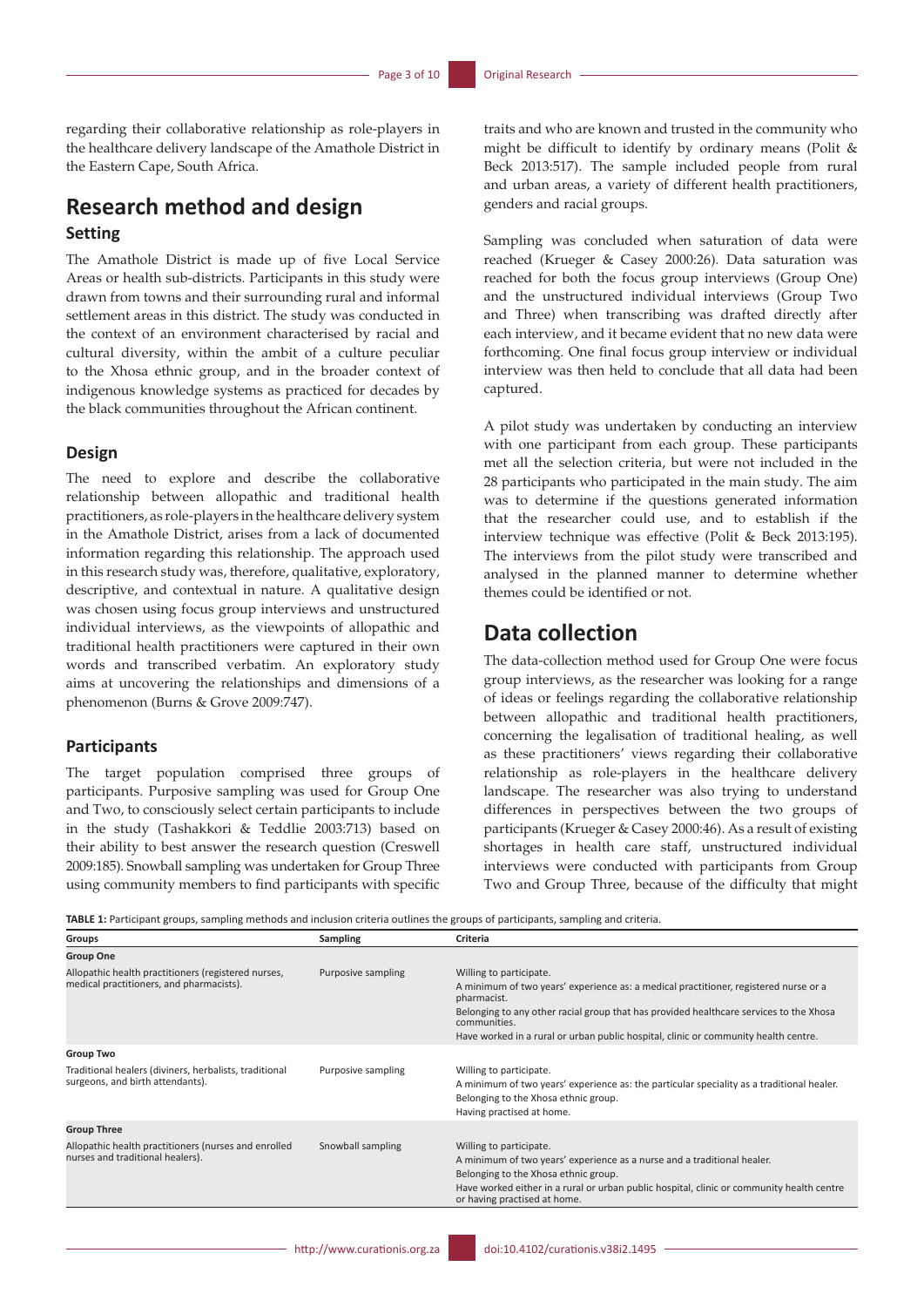be experienced in bringing these health workers together at a central venue at the same time, as a result of shortages in health care staff. The interviews were tape-recorded to ensure that the participants' responses were quoted verbatim or as closely as possible. Modified participant observation, field notes, and literature control were also used as data sources.

#### **Data analysis**

The tape-recorded data was transcribed verbatim and the transcription utilised as the database for the study. The data were analysed using Tesch's method as described by Creswell (2009:192) to identify themes and sub-themes.

#### **Trustworthiness**

In order to ensure trustworthiness of the study the raw data were sent for analysis to an independent coder who is familiar with qualitative research (Creswell 2009:192). The independent coder was provided with a clean set of the transcripts and a copy of the research question, aim and objectives and a guideline of how the data were analysed. A meeting was arranged with the independent coder for a consensus discussion on the themes and sub-themes reached independently.

# **Results**

A total of *n* = 28 participants took part, and were divided into Three groups. Group One consisted of 10 (*n* = 10) participants: 8 registered nurses, 1 pharmacist, and 1 medical practitioner. Participants were mostly black people  $(n = 7)$  and white people (*n* = 2) with only one mixed race participant, and  $9 (n = 9)$  of the participants were female. The participants' work experience varied from 13 years to 41 years of working in a number of healthcare facilities, including different wards in district and regional hospitals and psychiatric clinics. Group Two consisted of 14 (*n* = 14) traditional healers, consisting of 4 diviners, 4 herbalists, 3 traditional surgeons, and 3 birth attendants. The participants were mostly male (*n* = 10), practicing in local urban, rural and township areas. The participants' level of education varied from illiterate to being in possession of a Doctoral Degree. Lastly, Group Three consisted of  $4 (n = 4)$  participants: 3 registered nurses, and 1 enrolled nurse, who are also traditional healers. All participants were female and black, with work experience as allopathic practitioners ranging from 13 to 31 years and as a traditional practitioners from 3 to 9 years.

The findings will be discussed per participant group. Details of participants, such as gender, race or occupation are not included in the quotations as participants indicated they preferred not to be identified.

### **Group One: Allopathic health practitioners**

Two main themes were identified which were suggested as crucial to the effective collaboration between traditional and allopathic health practitioners. Firstly, the negative attitude of allopathic health practitioners towards traditional health practitioners was identified and, secondly, the mutual understanding (in the form of changing attitudes and communication) between the two health systems, enabling them to collaborate and complement each.

#### **Theme One: The negative attitude of allopathic health practitioners towards traditional health practitioners**

Almost all allopathic health practitioners who participated in this study stated that they had a generally negative attitude towards traditional health practitioners, and often warned patients against seeking the services of traditional health practitioners:

'We do have a negative attitude and ask a person [*patient*]: "Why didn't you come to hospital? Now, can you see how you look like? What do you want us to do now?"'

Participants highlighted the fact that the negative attitudes they had developed as allopathic health practitioners emanated from the following practices of traditional health practitioners:

- the unscientific methods used by the traditional health practitioners in treating patients
- interference of traditional healers with the efficacy of hospital treatment
- and delays by traditional healers in referring patients to hospital.

The sub-themes identified are outlined in the sections that follow.

### **Sub-theme One: The unscientific method used by traditional health practitioners**

Participants expressed concern regarding the unscientific methods of traditional medicine, such as non-use of handwashing, non-sterile equipment, and the lack of measured prescription of traditional medicine according to the age and weight of the patient. The following statements underscore these concerns:

- 'The reason why we discourage them from seeing traditional healers is because those medicines of traditional healers are not sterile and they do not wash the hands.'
- '… and the person is taking the treatment for an indefinite time and that is dangerous to the client because sometimes it is damaging internal parts of the client.'

All participants reported encountering patients who presented them with complications after consulting traditional health practitioners. The complications included, amongst others, distended abdomen, diarrhoea, dehydration, damaged internal organs, poisoning and sores around the feet, arms and ribs.

#### **Sub-theme Two: Interference of traditional healers with the efficacy of hospital treatments**

Participants stated that in some cases traditional health practitioners and the patients' relatives interfered with the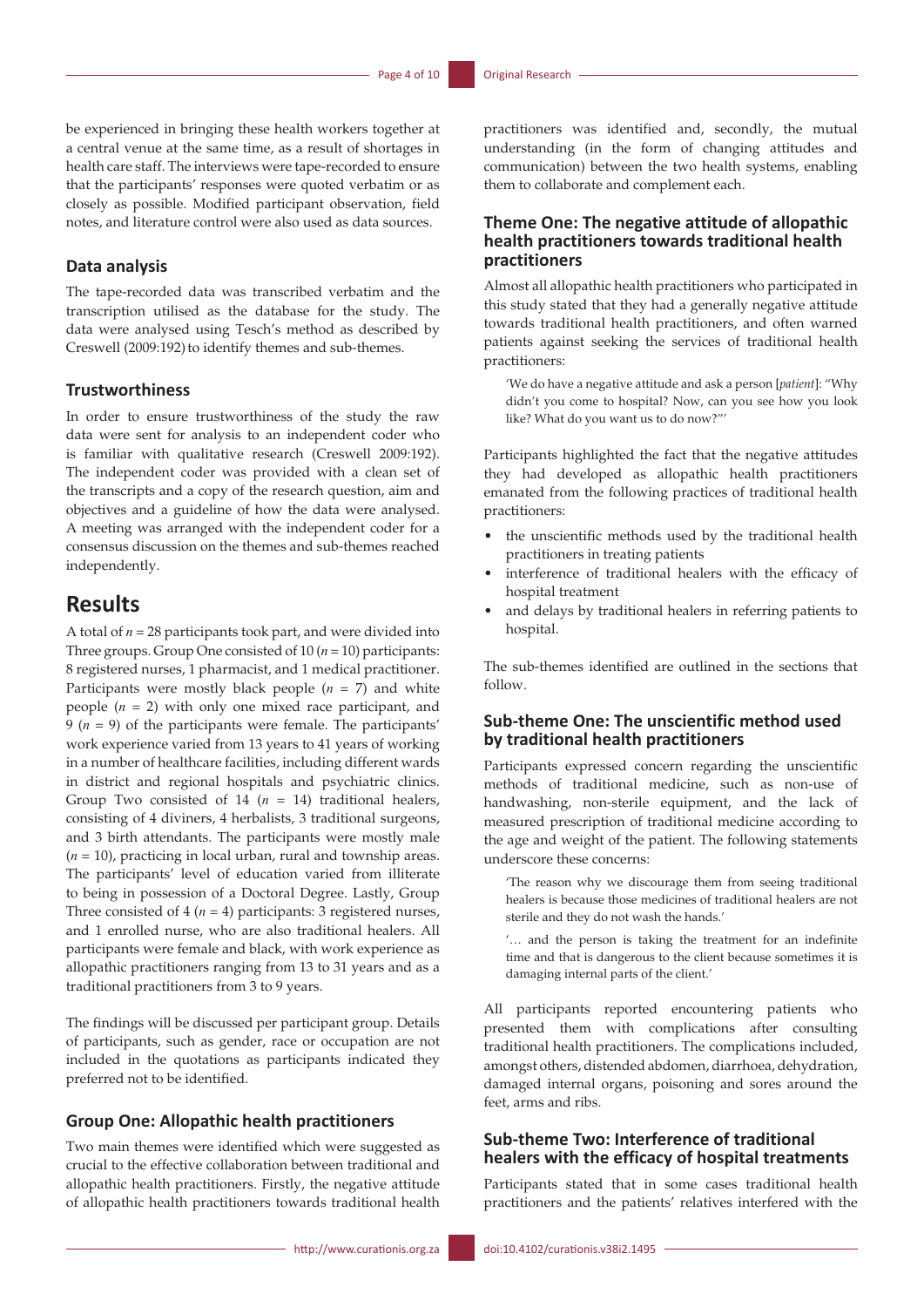efficacy of hospital treatment by supplying the patients with traditional medicine from home. These could potentially cause changes in drug interaction, possible deterioration, and sometimes the death of the patient. This concern is illustrated as follows:

'The relative will come and give the medicine […]. While the hospital treatment was about to be effective, the condition suddenly changes and we won't know that there is another type of medicine that is being given secretly.'

### **Sub-theme Three: Delays by traditional healers in referring patients to the hospital**

Allopathic health practitioners were concerned that traditional health practitioners were keeping patients under their care for too long and only referred patients when the patient's condition was at an advanced stage, which is outlined in the following statement:

'… and she would state that the child had been ill for two to three weeks and that if you asked why she was only bringing the child now she would say "as Xhosas we had jumped this way and that way".'

Delays in referral resulted in prolonged hospitalisation and made it difficult to implement certain diagnostic, surgical, and medical procedures.

#### **Theme Two: Mutual understanding was suggested as being crucial to the effective collaboration between traditional and allopathic health practitioners**

Mutual understanding between allopathic and traditional health practitioners was viewed by allopathic health practitioners as central and crucial to effective collaboration. As one participant commented:

'If we want collaboration, each has to understand the other side. Each group needs to understand what the other is capable of doing and limitations of each.'

To increase the acceptance of traditional health practitioners and a better understanding of their capabilities by the allopathic health practitioners, participants suggested *meetings* and *awareness campaigns* of traditional health practices that involve the following:

- **• Training and development** of the traditional healers were suggested, to assist them in understanding health issues, correct clinical procedures and the health system, including the *Traditional Health Practitioners Act*. Likewise, allopathic health practitioners need to acquire a basic understanding of the traditional healing systems, including culture and traditional healing in the nursing and medical curricula.
- **• Undertaking research:** Participants felt that there was a need to undertake research to understand the capabilities of traditional healers to successfully treat patients.
- **• Collaboration between the relevant professional councils** was suggested to ensure registration of traditional health practitioners to avoid illegal referrals

of patients by allopathic health practitioners to traditional healers.

#### **Group Two: Traditional health practitioners**

Two main themes were identified: Firstly, traditional health practitioners' experienced relationship with allopathic health practitioners', which was characterised by a one-sided referral system. Secondly, the participants' suggested possible areas of collaboration with allopathic health practitioners.

### **Theme One: The participants' experienced relationship with allopathic health practitioners, characterised by a one-sided referral system**

Participants stated that their working relationship with allopathic health practitioners before publication of the *Traditional Health Practitioners Act* had been characterised by a one-sided referral system, with traditional health practitioners referring patients to allopathic health practitioners:

'If only they can stop depriving us of patients. […] They [*doctors*] keep a person saying to him/her "come again for injection, or come again to fetch your treatment." […] They don't send them. This must not be one-sided.'

However, traditional health practitioners did refer patients to allopathic health practitioners as they had the knowledge, skills, technology, and equipment to investigate diseases and better manage the patients:

'Personally I feel we must hand over to doctors, especially difficult labour. Doctors appear to have a good "hand" because they are educated. A doctor can see inside a person and see the position of a baby. They use instruments and see things that are inside.'

Another traditional health practitioner also referred patients depending on the cause of illness, as certain causes should rather be treated by traditional health practitioners:

'A person is sick, because there are three things that make a person to be sick. […] It's natural diseases, that's the first one. There are many such diseases-things like measles, for instance. The second cause, she is sick, because of her "home things" (izinto zakowabo). Maybe she needs a "cultural necklace" (intambo) or a cultural ritual like "imbeleko" for enuresis in a person over 10 years. The third one is a "deliberate thing", a man-made disease (yinto yangabom). You see now, doctors will not be able to treat your 'home thing' or refer you. Those instruments will not say this is a "deliberate thing" that this person is suffering from. But with natural diseases, the instruments will tell.'

### **Theme Two: Participants suggested possible areas of collaboration with allopathic health practitioners**

Participants generally worked in collaboration with allopathic health practitioners, but they clearly stated that the two systems should run parallel with identified areas of collaboration. As one participant stated:

'This is a profession in its own right, that has to stand on its own.'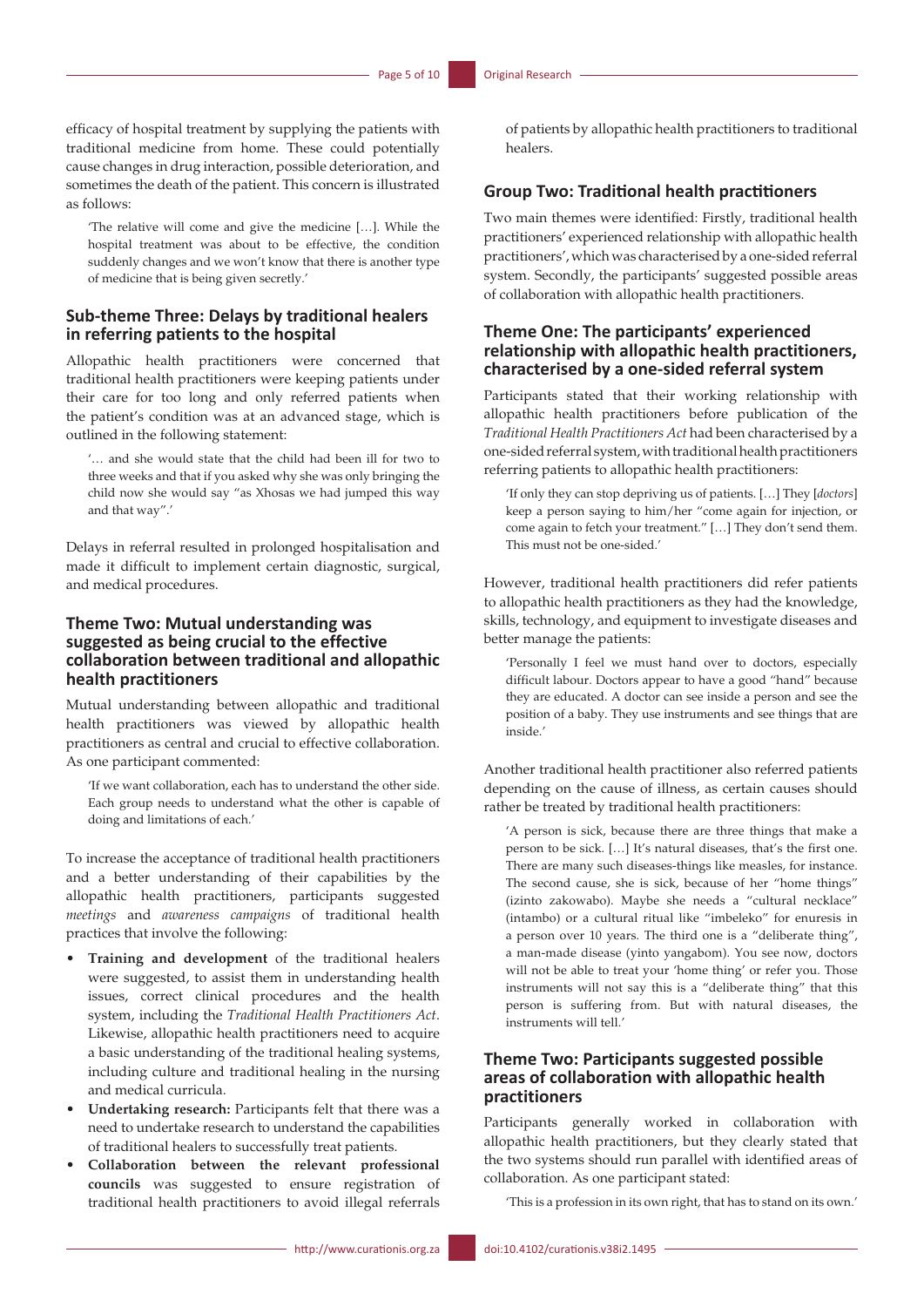However, the participants suggested that areas of collaboration included *sharing of resources* such as the budget, health facilities like hospitals and clinics, equipment and information.

#### **Group Three: Nurses who are also traditional healers**

Two themes emerged from this group. Firstly, role conflict related to their own professional role, expectations from colleagues and expectations from management when working in the clinical area whilst advocating for capacity building of traditional and allopathic health practitioners. Secondly, capacity building aimed to prepare the facilitation of collaboration and the cross-referral of patients, which will be outlined in the section which follows.

### **Theme One: Participants experienced role conflict at different levels whilst working in the clinical area**

The participants stated that they experienced role conflict during their work in the clinical situation. Role conflict was created by: their own professional role, expectations from colleagues as they viewed matters from a different perspective, and expectations from management:

'Sometimes you could see that it could make you to be taken in a bad light at work. When I am being told things by the 'voices' on the roof and I say those things, people say I am a schizophrenic.'

Participants were not forthcoming when discussing how they wanted to professionally collaborate with allopathic health practitioners. This prompted the researcher to develop strategies for possible professional collaboration between the two groups, which is included in the discussion.

Theme Two: Participants experienced a need for capacity building of traditional and allopathic health practitioners to facilitate collaboration and cross-referral of patients.

Participants felt that there was a need to build the capacity of traditional and allopathic health practitioners in order to facilitate collaboration and cross-referral of patients. A statement from one of the participants reflects this viewpoint:

'We must stop criticising each other. If the two sides can be work-shopped, sit together around the table and share ideas, it can be easy to collaborate and refer a patient. By the way we have different blessings.'

# **Ethical considerations**

Ethical approval was obtained by the Nelson Mandela Metropolitan University's ethics committee, with ethical approval number: H2004-HEA-NUR-001. Furthermore, the ethical acceptability of the study was ensured throughout the research process. First and foremost the researcher has an obligation to respect the rights, needs, values and desires of the participants. Some of the measures that were taken to uphold ethical principles were to obtain written permission from each participant to conduct the study, articulate the research objectives verbally and in writing to make them clearly understood by the participants, including a description of how data would be used and how anonymity and confidentiality of participants would be ensured. Ethical clearance was obtained with the ethical research board from the relevant educational institution.

# **Discussion**

Both allopathic and traditional health practitioners experienced negative attitudes and practices. The allopathic health practitioners expressed a negative attitude towards the traditional health practitioners. One of the reasons mentioned was the unscientific methods used by traditional health practitioners in treating patients. Similar concerns were expressed in a multi-method study conducted by Peu (2000:95) on the attitude of community health nurses towards the integration of traditional health practitioners in primary healthcare in the North-West Province. Community health nurses raised concerns about the traditional healers' unhygienic practices and felt that this was a constraint that could hinder the integration of allopathic and traditional healing systems (Peu 2000:95).

A second aspect contributing to the negative attitude towards the traditional health practitioners includes the interference of traditional healers with the efficacy of hospital treatments. In a study by Peu (2000), participants, specifically traditional healers, mentioned that they were also concerned that mixing traditional and western medicine could delay the healing process or nullify the treatment process and cause complications and, thus, warned their patients about it (Peu 2000:140).

A third factor, namely the traditional healers' delays in referring patients to the hospital, also contributed to the negative attitude towards traditional health practitioners. Summerton (2006:21) also highlighted the tendency of traditional health practitioners to refer the patients to a western health facility as a last resort, when the patient was in the final stages of illness, with minimal chances of successful treatment interventions. Similarly a qualitative study conducted by Sorsdahl, Stein and Flisher (2010:591), on traditional healers' attitudes and beliefs regarding referral of the mentally ill to western medical practitioners in South Africa, found that traditional healers' referral to western care is considered a temporary measure, or a last resort, as they do not feel respected by allopathic health practitioners.

As negative attitudes were experienced towards each other by both parties, mutual understanding was suggested as crucial for effective collaboration between traditional and allopathic health practitioners. Peu (2000:140) concedes that a lack of appropriate knowledge and understanding by each party, about the other's profession, is a constraint that could hinder the integration of traditional healers in primary healthcare. Similarly Madiba's (2010:219) crosssectional survey study to determine allopathic practitioners'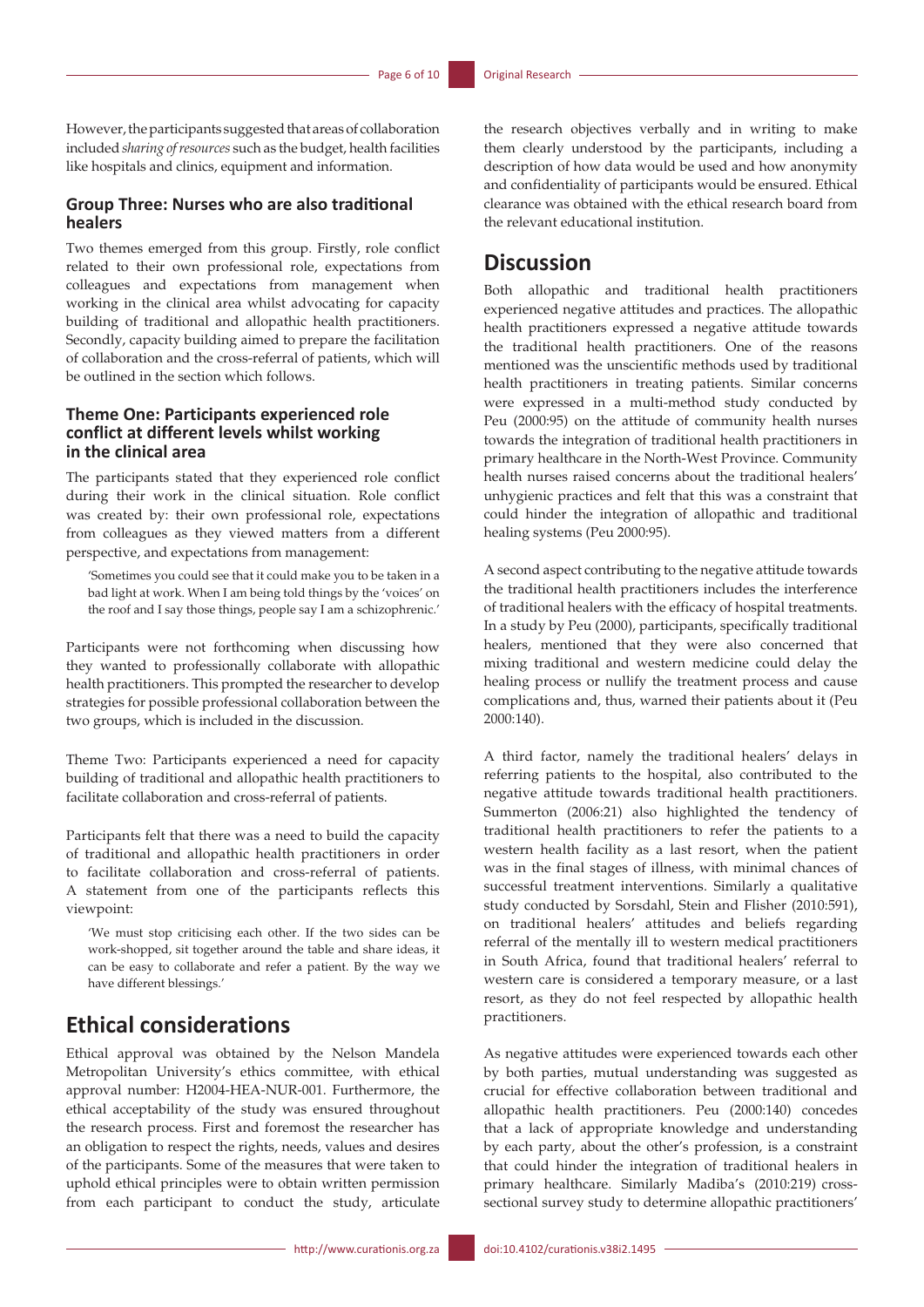views on collaboration with traditional health practitioners in Botswana, also revealed that allopathic practitioners, besides using a one-way referral system, are not willing to collaborate. Furthermore, Torri's (2012) case study in Chile regarding the applicability of equal acknowledgement of the traditional versus the allopathic health systems, found that a change of cultural viewpoints, mind-set, and mutual respect of different cultures is needed in order to create space for collaboration (Torri 2012:47).

In the light of this, the following strategies are suggested by the participants: Firstly, an investigation should be conducted to determine whether or not these negative attitudes are just misconceptions or reality. In addition, to limit misconceptions mutual understanding through communication should be established. Various ways of fostering mutual understanding have been reported by different studies. Meetings and training on health issues were recommended to foster mutual understanding and Mototo (1999:102) suggested holding regular meetings regarding health-related issues and basic health matters (Peu 2000:140), and training and development of traditional healers by nurses. A second strategy recommended was collaborative research between different types of health practitioners (Van Huyssteen 2007:172).

The traditional health practitioners' negative attitudes to allopathic health practitioners was characterised by a onesided referral system. Peu's (2000:127) study confirmed this finding, revealing that 91.2% of the participants suggested the creation of an officially recognised referral system between traditional healers and community health nurses; the rationale being that both types of practitioners were consulting patients. However, mutual referral is only achievable in a climate where people respect one another's uniqueness and competency. Mulaudzi (2001:19), therefore, suggests that healers from the respective backgrounds should have basic training regarding each other's medical expertise, and that such mutual interchange would benefit both patients and practitioners.

In terms of collaboration between traditional and allopathic healers it is important to distinguish collaboration from other types of interactions, namely, shared goals, clear responsibilities, and mutual participation and use of resources (Mattessich 2005). Mattessich (2005) adds that the team members enter into the collaborative relationship with a specific purpose and objectives to be attained.

In this study, the traditional health practitioners highlighted areas of collaboration, such as the mutual use of resources (budget, physical health facilities, and equipment) and the sharing of information. In terms of budget sharing Kubukeli (1997:917) argues that because traditional healers treat about 80% of the population, they ought to share in the country's healthcare budget. Nevertheless, Freeman and Motsei (1992:1188) expressed some reservations about accommodating an estimated 150 000 traditional healers in the country's budget, and maintain that the health budget in South Africa is already stretched to the point where inadequate services are provided and the staff are underpaid.

The provision of physical health facilities for traditional healers is a subject that was raised as far back as 30 years ago. For instance, in a qualitative study conducted by Ojanuga (1981:410), medical practitioners who participated in the study suggested that traditional healers should have their own hospitals, and those running herbal healing homes should be given government subsidies for capital development, as these homes were often located in areas where there were no hospitals.

Regarding equipment, a qualitative study conducted in KwaZulu-Natal, by Mchunu and Bengu (2004:41), on the knowledge and attitudes of traditional birth attendants towards HIV and AIDS and their beliefs related to perinatal care, also revealed a need to provide traditional birth attendants with equipment like transport and delivery packs. The study also indicated a need to assist birth attendants with disinfection of their delivery equipment (Mchunu & Bengu 2004:49).

Challenges remain regarding the sharing of information pertaining to the patient, with Smart (2005:2) emphasising the need to clarify confidentiality issues first, before medical practitioners will feel free to share patient information with traditional healers.

A unique finding from this study arose from the nurses who are also traditional healers and who reported experiencing role conflict as a result of their own professional role, expectations from colleagues, and expectations from management whilst working in the clinical area. This group further suggested building the capacity of traditional and allopathic health practitioners in preparation for facilitating the collaboration and cross-referral of patients. No literature could be found that related to the role conflict of nurses who were also practising traditional healers. However, Mellish and Paton (2010:125–130) provide professional guidance regarding conflict between social behavioural norms and professional values and norms. Mellish and Paton (2010:128) further advise that in such a situation, professional norms should always be upheld, such as maintaining a professional image and ethical standards. Whilst the authors' advice is acknowledged as being professionally sound, it may be interpreted as a dissonant chord with professionals wedged between their professional and personal values.

Lastly, emerging from this study is the need to address the challenges around capacity development to facilitate collaboration. Capacity building posed a challenge as most of the traditional healers were illiterate or poorly educated and would, thus, need to first undergo basic education and training. Steyn and Muller (2000:8), in exploring the possibility of incorporating traditional healers into the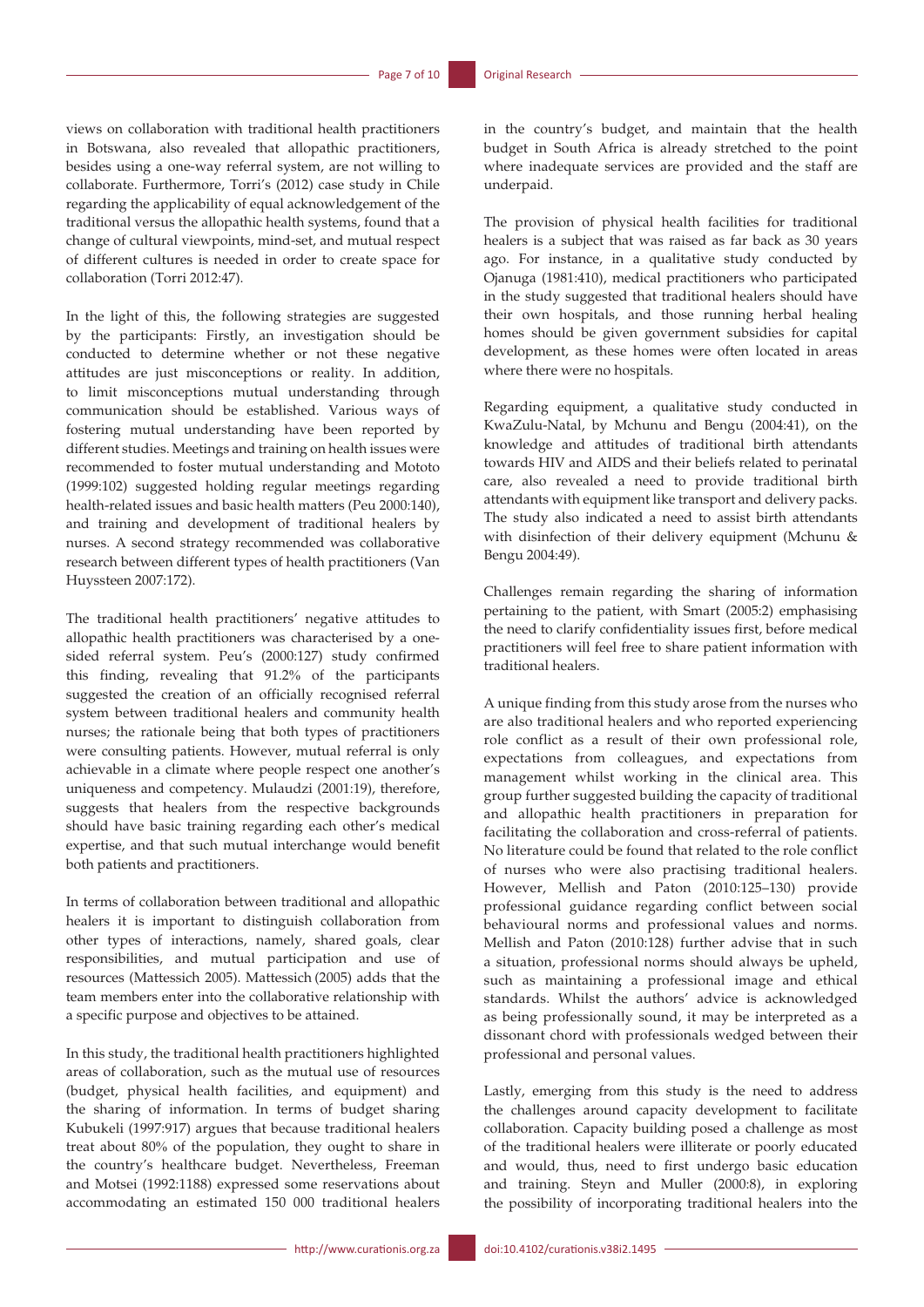westernised medical efforts to combat cancer, highlighted the need for using pictures, illustrated pamphlets, magazines, and other material that was simple to understand and which would suit the level of education of a traditional healer.

#### **Practical implications and recommendations**

Firstly, based on the findings in this study, it is recommended that as the traditional health system runs as a parallel system to the allopathic health system, there are shared areas of collaboration, namely, sharing resources such as budget, equipment, facilities, and information, as the two healing systems are premised on different ideological stances. The sharing of facilities does not imply that traditional health practitioners should be allowed to treat their patients whilst they are hospitalised, as their treatment modalities may differ from western methods and their traditional medicines could interact with medicines prescribed by the medical practitioners.

Secondly, similar to the referral policy developed in Amathole District, collaboration can be encouraged through formal policies. Therefore, the sharing of facilities refers to clinics which need to enhance collaboration between traditional and allopathic practitioners, to enable traditional health practitioners to freely refer their patients to these clinics. This can already be seen in the strategies to promote professional collaboration in the Amathole District, through the development of a referral policy. The referral chain outlined in this policy has to accommodate traditional health practitioners as they are the first contact made by African communities in search of health services, even before presenting themselves to clinics (Amathole Municipality District 2012:46).

Thirdly, practices of traditional healers that could be potentially disadvantageous to patients need to be rectified by capacity building, through the proposed training, regarding signs and symptoms of common diseases in this district which include tuberculosis, diabetes mellitus, hypertension, HIV and AIDS, sexually transmitted diseases (STDs), and children's diseases.

Fourthly, it is also suggested that there is a representative for traditional health practitioners in all governance structures in the Province, especially for primary healthcare services. In this way, traditional health practitioners have the opportunity to interact with colleagues who are westerntrained practitioners and gain knowledge and insight from them, and vice versa. Although the South African government acknowledged the need for such an integration of systems, establishing the Interim Council of Traditional Healers, the goal of integrating the Traditional Health Medicine into the national health system still has to occur (Ramokgopa 2013).

Fifthly, it is suggested, by the allopathic health practitioners, that policy-makers in the Department of Health consider the inclusion or absorption of traditional surgeons and traditional birth attendants into the provincial health system as community health workers. However, to be included, the traditional practitioners' skills and knowledge should be enhanced through short courses and evaluations which are accredited by the relevant councils. At an educational level, it is suggested by the allopathic health practitioners that the Department consider using the nurses and medical practitioners, who are also traditional health practitioners, to provide in-service training for traditional health practitioners, as they understand both worlds, especially the intricacies of traditional healing. In-service training is needed to build bridges between the two system at early career stages and the culture of traditional healing and alternative healing systems should be included in the curriculum of nursing, medicine, and pharmacy to ensure that these students become acquainted with alternative types of healing at an early stage of their careers according to the allopathic health practitioners. Traditional health practitioners should also participate in all strategic planning workshops and strategic conversations hosted by the Department of Health. Such workshops and meetings will provide an opportunity for the two groups to address areas of concern, including any practices which undermine the practices of the other group. Workshops and meetings could also be used to openly discuss each other's practices, acknowledging the limitations of each system and discussing how to use the strengths of each system to complement each other (UNAIDS 2006:14).

Finally, more research is needed regarding the attitudes of communities on the integration of the traditional healing system into the national health system. The views of different ethnic groups must be elicited to ensure a holistic transcultural perspective.

#### **Limitations of the study**

The gazetting of the *Traditional Health Practitioners Act* 35 of 2004 (amended as Act 22 of 2007) – to regulate traditional healthcare services to ensure the efficacy, safety, and quality of those services – caused scepticism amongst one of the groups of participants (traditional health practitioners) with regard to the goal of this study. These participants suspected that providing a regulatory framework was a government ploy to invade their practice, or have them arrested for errors in their practice. Requesting them to sign the consent form compounded their suspicion and scepticism about the study, resulting in some participants, especially the birth attendants, being cautious and brief when responding to research questions (and not spontaneous and elaborative), and as such, much probing had to be undertaken to gain more information.

A second limitation was the use of only one focus group for the allopathic health practitioners, but the reality of staff shortages in the clinical situation in all health facilities in the Amathole District was a prohibiting factor. However, data which were derived from this focus group was rich and could be confirmed with the data of Group Three.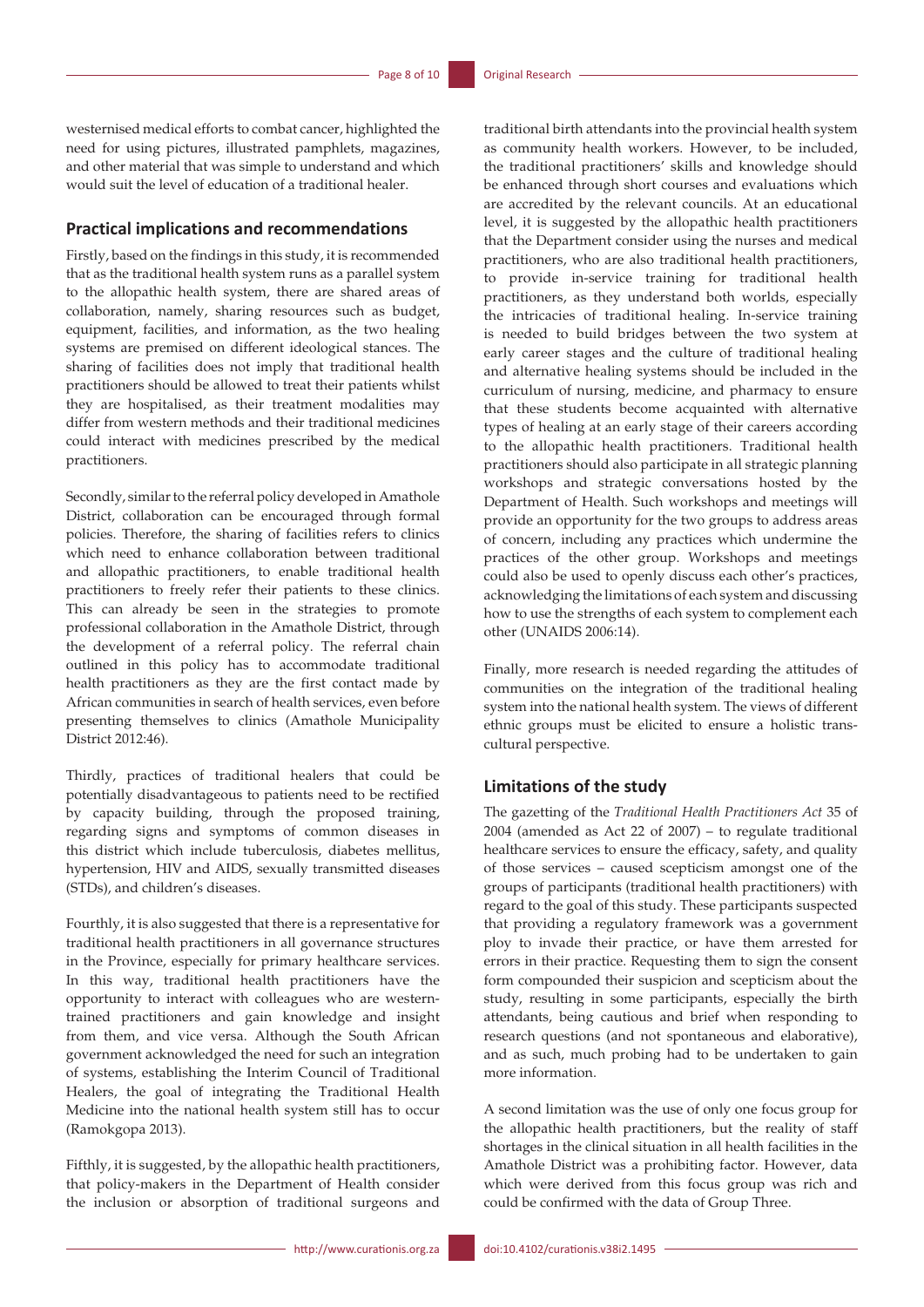Lastly, the study was completed in the Eastern Cape Department of Health at the time when a new Service Transformation Plan was being introduced; coupled with the revision of the Service Delivery Model, including the decomplexing of hospital complexes and the de-clustering of district hospitals to their original status as separate entities as they were before introducing the concept of complexes and clusters. These structural changes may impact on the nomenclature that has been used in this study.

# **Conclusion**

In South Africa, the existence of context-specific issues and diseases such as Multiple and X-treme drug resistant Tuberculosis, HIV and AIDS, and lifestyle diseases, requires a concerted effort to address them. Facilitating collaboration between traditional and allopathic health practitioners is imperative considering the realities of staff shortages and the quadruple burden of diseases challenging South Africa. Suggestions were made regarding professional collaboration between both health systems in terms of change of attitude, communication and capacity building.

## **Acknowledgements**

#### **Competing interests**

The authors declare that they have no financial or personal relationship(s) that may have inappropriately influenced them in writing this article.

#### **Authors' contributions**

N.M.T. (Professional Nurses, Eastern Cape) conducted the study, collected the data, and carried out the analyses under guidance of D.v.R. (School of Clinical Care Sciences, Nelson Mandela Metropolitan University) and B.P. (Director Research Capacity Development, Nelson Mandela Metropolitan University). W.t.H. (Department of Nursing, Nelson Mandela Metropolitan University) wrote the article, whilst D.v.R. and B.P. reviewed and finalised the manuscript.

# **References**

- Abdullahi, A.A., 2010, 'Trends and challenges of traditional medicine in Africa', *African Journal of Traditional Complementary Alternative Medicine* 8(5 Suppl.), 115–123.
- Abubakar, A., Van Baar, A., Fischer, R., Bomu, G., Gona, J.K. & Newton, C.R., 2013,<br>Socio-cultural determinants of health-seeking behaviour on the Kenyan coast:<br>^A qualitative study', *PLoS ONE* 8(11), 1–8. http://dx.doi. [pone.0071998](http://dx.doi.org/10.1371/journal.pone.0071998)
- Adams, J., Hollenberg, D., Lui, C.-W. & Broom, A., 2009, 'Contextualizing integration: A critical social science approach to integrative health care', *Journal of Manipulation and Physiological Therapy* 32(9), 792–798.<http://dx.doi.org/10.1016/j.jmpt.2009.10.006>
- Amathole Municipality District, 2012, *2012–2017 Integrated Development Plan*, viewed 15 December 2014, from [http://www.amathole.gov.za/attachments/](http://www.amathole.gov.za/attachments/article/324/FINAL IDP%25 202012-2017.pdf) article/324/FINAL%20IDP% [202012-2017.pdf](http://www.amathole.gov.za/attachments/article/324/FINAL IDP%25 202012-2017.pdf)
- Amoaha, S.K.S., Sandjob, L.P., Bazzoc, M.L., Leitea, S.N. & Biavattia, M.W., 2014, 'Herbalists, traditional healers and pharmacists: A view of the tuberculosis in Ghana', *Socio Brasil de Farmacogica* 24, 89–95. <http://dx.doi.org/10.1590/0102-695X2014241405>
- Barker, R.D., Millard, F.J., Malatsi, J., Mkoana, L., Ngoatwana, T., Agarawal, S. et al., 2006, 'Traditional healers, treatment delay, performance status and death from<br>TB in rural South Africa', International Journal of T 10(6), 670–675.
- Burns, N. & Grove, S.K., 2009, *The practice of nursing research. Conduct, critique and utilization*, W.B. Saunders Company, Philadelphia.
- Creswell, J.W., 2009, *Research design. Qualitative, quantitative and mixed methods*, Sage Publications, London.
- Figueras, J. & McKee, M., 2012, *Health systems, health, wealth and societal wellbeing*, Open University Press, Berkshire, viewed 24 September 2014, from [http://](http://www.euro.who.int/__data/assets/pdf_file/0007/164383/e96159.pdf) [www.euro.who.int/\\_\\_data/assets/pdf\\_file/0007/164383/e96159.pdf](http://www.euro.who.int/__data/assets/pdf_file/0007/164383/e96159.pdf)
- Freeman, M. & Motsei, M., 1992, 'Planning health care in South Africa: Is there a role of traditional healers?', *Social Science and Medicine* 34(11), 1183-1190. [http://](http://dx.doi.org/10.1016/0277-9536(92)90311-D) [dx.doi.org/10.1016/0277-9536\(92\)90311-D](http://dx.doi.org/10.1016/0277-9536(92)90311-D)
- Frenkel, M., Ayre, E.B., Carlson, C. & Sierpina, V. 2008. 'Integrating complementary and alternative medicine into conventional primary care: The patient perspective', *Explore* 4, 178–186.<http://dx.doi.org/10.1016/j.explore.2008.02.001>
- Gqaleni, N., Hlongwane, T., Khondo, C., Mbatha, M., Mhlongo, S., Ngcobo, M. *et al*., 2011, 'Biomedical and traditional healing collaboration on HIV and AIDS in KwaZulu-Natal, South Africa', *Universitas Forum* 2(2), 1–9.
- Guan, A. & Chen, C., 2012, *Integrating traditional practices into allopathic medicine. The journal of global health*, viewed 15 December 2014, from [http://](http://www.ghjournal.org/jgh-print/spring-2012-print-issue/integrating-traditional-practices/) [www.ghjournal.org/jgh-print/spring-2012-print-issue/integrating-traditional](http://www.ghjournal.org/jgh-print/spring-2012-print-issue/integrating-traditional-practices/)[practices/](http://www.ghjournal.org/jgh-print/spring-2012-print-issue/integrating-traditional-practices/)
- Jolles, F. & Jolles, S., 2000, 'Zulu ritual immunisation', *Perspectives in Africa* 70(2), 230.
- Juma, J.O., 2011, *African worldviews Their impact on psychopathology and*  psychological counselling, viewed 15 December 2014, from http://uir.unisa. [xmlui/bitstream/handle/10500/5760/thesis\\_juma\\_mhm\\_.pdf?sequence=1](http://uir.unisa.ac.za/xmlui/bitstream/handle/10500/5760/thesis_juma_mhm_.pdf?sequence=1)
- Kreitzer, M.J., Kligler, B. & Meeker, W.C., 2009, Health professions education and<br>integrative health care, viewed 23 September 2015, from [http://www.iom.](http://www.iom.edu/~/media/Files/Activity Files/Quality/IntegrativeMed/Health Professions Education and Integrative HealthCare.pdf)<br>edu/~/media/Files/Activity%[20Files/Quality/IntegrativeMed/Health](http://www.iom.edu/~/media/Files/Activity Files/Quality/IntegrativeMed/Health Professions Education and Integrative HealthCare.pdf)%20 Professions%20Education%20and%20Integrative%[20HealthCare.pdf](http://www.iom.edu/~/media/Files/Activity Files/Quality/IntegrativeMed/Health Professions Education and Integrative HealthCare.pdf)
- Krueger, R.A. & Casey, M.A., 2000, *Focus Group-A practical guide for applied research*, Sage, Thousand Oaks, CA.
- Kubukeli, P. A., 1997, '"Traditional" traditional healer', *South African Medical Journal* 87(7), 917.
- Latif, S.S., 2010, 'Integration of African traditional health practitioners and medicine into the health care management system in the province of Limpopo', MBA thesis, University of Stellenbosch, Stellenbosch.
- Madiba, S.E., 2010, 'Are biomedicine health practitioners ready to collaborate with traditional health practitioners in HIV and AIDS care in Tutume sub district of Botswana'*, African Journal of Traditional and Complementary Alternative Medicine* 7(3), 219–224.<http://dx.doi.org/10.4314/ajtcam.v7i3.54779>
- Mattessich, P., 2005, Collaboration: What makes it work? Presentation for the<br>Wilder Research Centre, viewed 23 September 2014, from [http://www.](http://www.orau.gov/hsc/hdspinstitute/2005/PlenarySessions/CollaborationPlenarySlidesSept205fordisplay.pdf)<br>[orau.gov/hsc/hdspinstitute/2005/PlenarySessions/CollaborationPlenary](http://www.orau.gov/hsc/hdspinstitute/2005/PlenarySessions/CollaborationPlenarySlidesSept205fordisplay.pdf) [SlidesSept205fordisplay.pdf](http://www.orau.gov/hsc/hdspinstitute/2005/PlenarySessions/CollaborationPlenarySlidesSept205fordisplay.pdf)
- McCleod, H. & Chung, V.C.H., 2012, *The integration of traditional and complementary medicine in health systems*, viewed 05 February 2015, from [http://www.actuaries.](http://www.actuaries.org/HongKong2012/Presentations/TBR11_McLeod.pdf) [org/HongKong2012/Presentations/TBR11\\_McLeod.pdf](http://www.actuaries.org/HongKong2012/Presentations/TBR11_McLeod.pdf)
- Mchunu, G.G. & Bengu, B.B., 2004, 'The knowledge and attitudes of traditional birth attendants towards HIV/AIDS and their beliefs related to peri-natal care', *Curationis* 27(1), 33–50.<http://dx.doi.org/10.4102/curationis.v27i1.953>
- Mellish, J.M. & Paton, F., 2010, *An introduction to Ethos of Nursing. A text for basic student nurses*, Heinemann, Cape Town.
- Moshabela, M., 2012, Understanding patterns of health system utilisation among<br>people living with HIV/AIDS attending rural HIV services, viewed 05 February<br>2015, from http://wiredspace.wits.ac.za/bitstream/handle/10539/122 Moshabela%20MM\_PhD%[20Thesis\\_2012.pdf?sequence=1](http://wiredspace.wits.ac.za/bitstream/handle/10539/12290/Moshabela MM_PhD Thesis_2012.pdf?sequence=1)
- Mototo, O.M., 1999, 'The willingness of traditional healers regarding collaboration with western psychiatric health care', Unpublished dissertation for the degree of Masters in Social Sciences, University of Orange Free State.
- Mulaudzi, M.F., 2001, 'Synergy between indigenous knowledge systems, modern health care system and scientific research-a vision for the 2st century', *Health SA Gesondheid* 6(4), 14–20. <http://dx.doi.org/10.4102/hsag.v6i4.80>
- Ojanuga, D.N., 1981, 'What doctors think of traditional healers-and vice versa', *World Health Forum* 2(3), 407–410.
- Owens-Ibie, N., 2011, *Traditional birth attendants and the pursuit of maternal and child health in Nigeria*, viewed 23 September 2015, from [http://www.sas.](http://www.sas.upenn.edu/ppe/Events/uniconf_2011/documents/Owens.Ibie.Noma.FinalPaper.pdf) [upenn.edu/ppe/Events/uniconf\\_2011/documents/Owens.Ibie.Noma.Final](http://www.sas.upenn.edu/ppe/Events/uniconf_2011/documents/Owens.Ibie.Noma.FinalPaper.pdf) [Paper.pdf](http://www.sas.upenn.edu/ppe/Events/uniconf_2011/documents/Owens.Ibie.Noma.FinalPaper.pdf)
- Ozumba, G.O., 2004, 'African traditional metaphysics', *Quodlibet Journal* 6, 3.
- Peu, D., 2000, 'The attitude of community health nurses towards integration of traditional healers in primary health care in North West Province', an unpublished article, Rand Afrikaanse University.
- Polit, D.F. & Beck, C.T., 2013, *Essentials of nursing research: Appraising evidence for nursing practice*, Lippincot Williams & Wilkins, Philadelphia.
- Pretorius, E., 1991, 'Traditional and modern medicine working in tandem', *Curationis* 14(4), 10–13.<http://dx.doi.org/10.4102/curationis.v14i4.339>
- Province of the Eastern Cape, 2001, *Application of health standards in traditional circumcision Act, 2001* (Eastern Cape); Provincial Gazette, no 818 (extraordinary), Province of the Eastern Cape, Bisho/King William's Town.
- Ramokgopa, G., 2013, *Speech by Deputy Minister Gwen Ramokgopa at the inauguration of the interim Traditional Health Practitioners Council of South Africa*, viewed 23 September 2014, from http://www.info.gov.za/speech/Dynami cAction?pageid=461&sid=34235&tid=98563
- Smart, T., 2005, *Traditional healers being integrated into HIV care and treatment in KwaZulu-Natal*, viewed 05 February 2015, from [http://www.aidsmap.com/en/](http://www.aidsmap.com/en/news/E24CE61D-B50C-4FE1-BC21-20E8E4BEDD30a) [news/E24CE61D-B50C-4FE1-BC21-20E8E4BEDD30a](http://www.aidsmap.com/en/news/E24CE61D-B50C-4FE1-BC21-20E8E4BEDD30a)